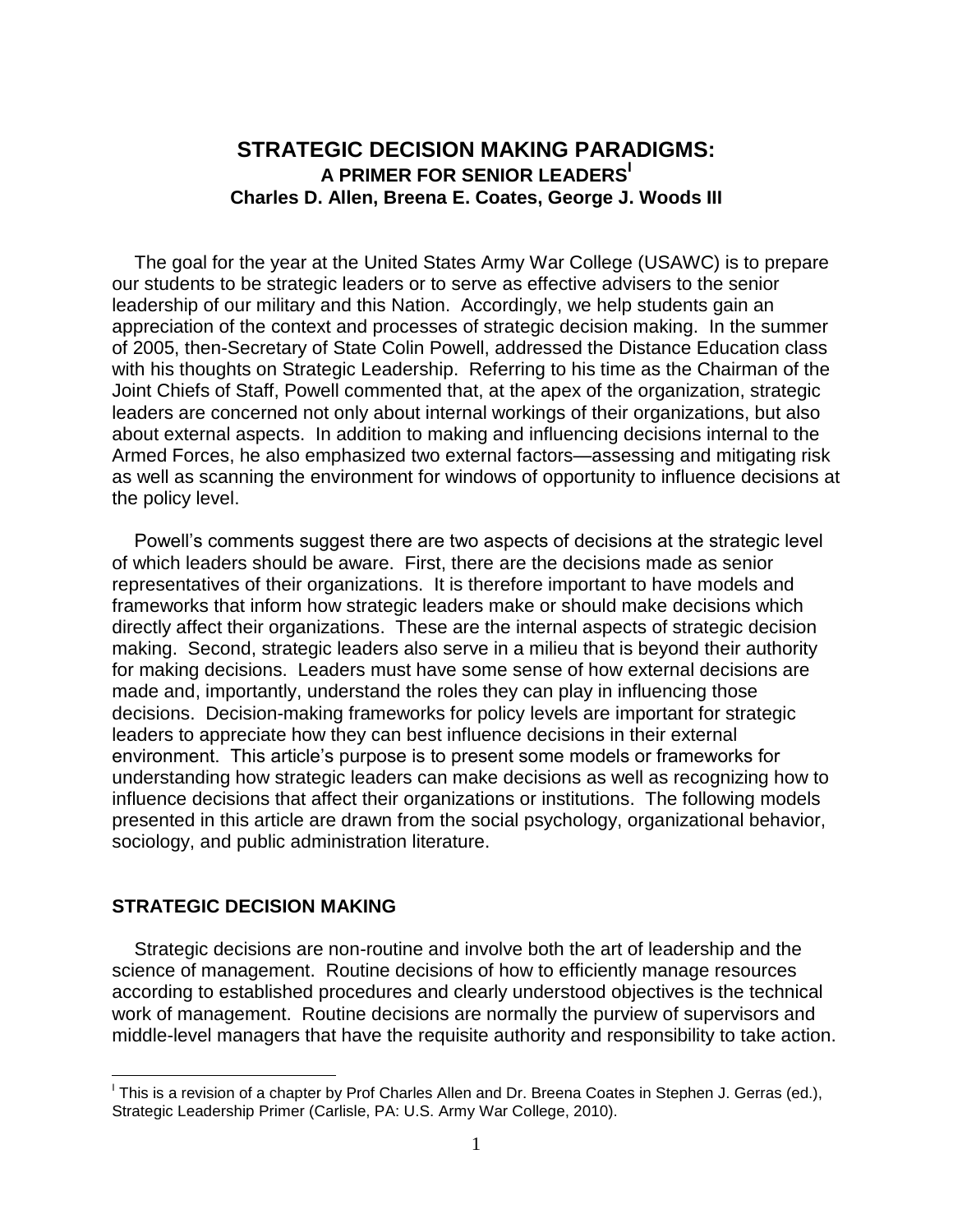However, non-routine decisions require what Harvard Professor Ron Heifetz referred to as "adaptive work" where senior leadership must consider the broader implications of the situation, take an active role in defining the problem, creatively explore potential solutions, and apply judgments as to what *should* be done.<sup>1</sup> The USAWC defines Strategic Leadership as the process of influence for "achievement of a desirable and clearly understood vision by influencing the organizational culture, allocating resources, directing through policy and directive, and building consensus."<sup>2</sup> This implicitly requires the capacity for strategic decision making, which is necessarily supported by strategic thinking.

This paper offers commonly used decision paradigms while highlighting their particular strengths and weaknesses. Making sense of strategic decisions requires adding a set of mental models distinct from the traditional military decision making models. The decision theories presented provide leaders with an understanding of the major forms of decision-making used in complex environments. These models are more than abstract conceptualizations; they provide frameworks by which to analyze past strategic practices and develop new ones. The models are categorized generally as either prescriptive or descriptive. As the term implies, the prescriptive model suggests methods and processes that should be used in order to make better decisions. Leaders (e.g., in the Military Decision Making Process (MDMP)) see this type of model as a matter of choice. In contrast, descriptive models attempt to detail the process of how decisions are actually made in context.

## **THE BASIC DECISION MAKING PARADIGMS**

There are many models of decision making useful for strategists to examine. Some of the most well known are offered for consideration to USAWC students are:

- 1. Rational Model;
- 2. Bounded-Rationality Model;
- 3. Bargaining Model;
- 4. Participative Model;
- 5. Incremental Model;
- 6. Punctuated-Equilibrium Theory;
- 7. Polis Model;
- 8. Garbage Can Model (Multiple or Three Streams Model).

Three of the models are prescriptive in that each offers an approach that decision makers may choose to pursue with specific objectives in mind. The remaining five models are explanatory and descriptive of how decisions actually occur, often in contradiction to the intent of decision makers.

*Rational Decision Making:* This prescriptive approach, also known as "the rationalcomprehensive" model, borrows from economic theory and has the goal of maximizing efficiency by picking the best alternative based on specific criteria. Congruent with the MDMP, it is often described as a six-step process: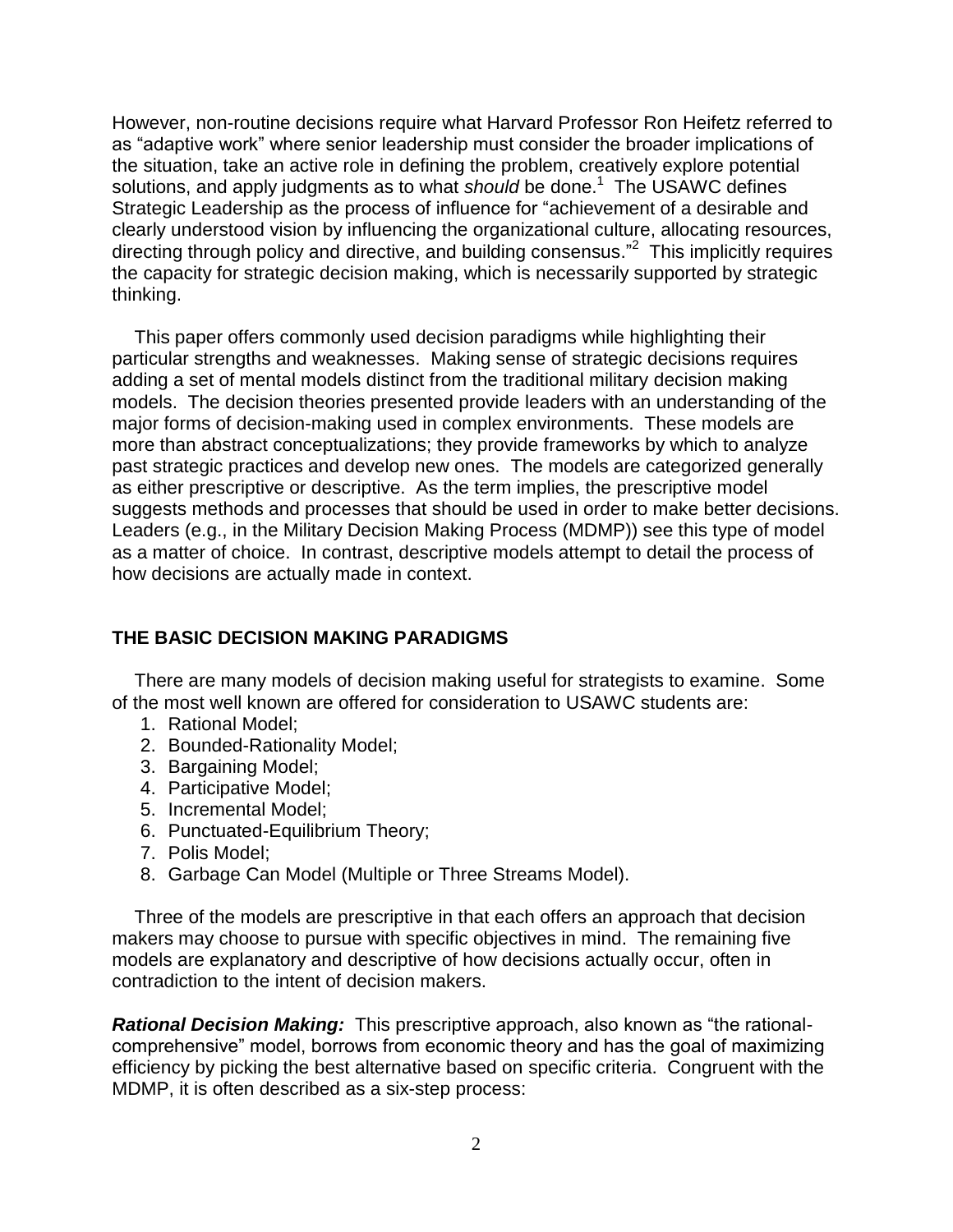- 1. Define goals.
- 2. Identify alternatives.
- 3. Calculate the consequences.
- 4. Decide the most favorable using a calculated ratio of benefits to costs.
- 5. Monitor implementation.
- 6. Begin again.

The rational approach is very attractive and easy to embrace with its simplicity. The formulation intuitively seems to make sense. It provides a structured way to address a problem and arrive at a solution. The approach may appear to impose certainty and clarity. However, it is best suited for simple, well-structured problems and generally predictable environments. The rational decision making process depends on clear statements of goals accepted by those seeking to address problematic conditions. It works well on technical issues when goals are precisely defined and there is general agreement on measures for analysis and selection criteria. NASA uses the rational approach because engineering parameters and procedures tend to be less ambiguous. The use of this approach is much more difficult and problematic for defense organizations whose goals are constantly a matter of debate in a political system designed to balance federal power between three branches of government.



Figure 1. The Joint Planning and Execution Community<sup>3</sup>

Although the rational approach of the MDMP is embraced by our military culture, many factors prevent its strict adherence as a prescriptive process. We see the challenge presented by the rational approach when our military leaders seek clear expressions of desired end-states as a precursor to developing military strategy and operational plans (e.g., Weinberg-Powell doctrine as implemented in Operations Desert Shield and Desert Storm). Using the context of the Joint Planning and Execution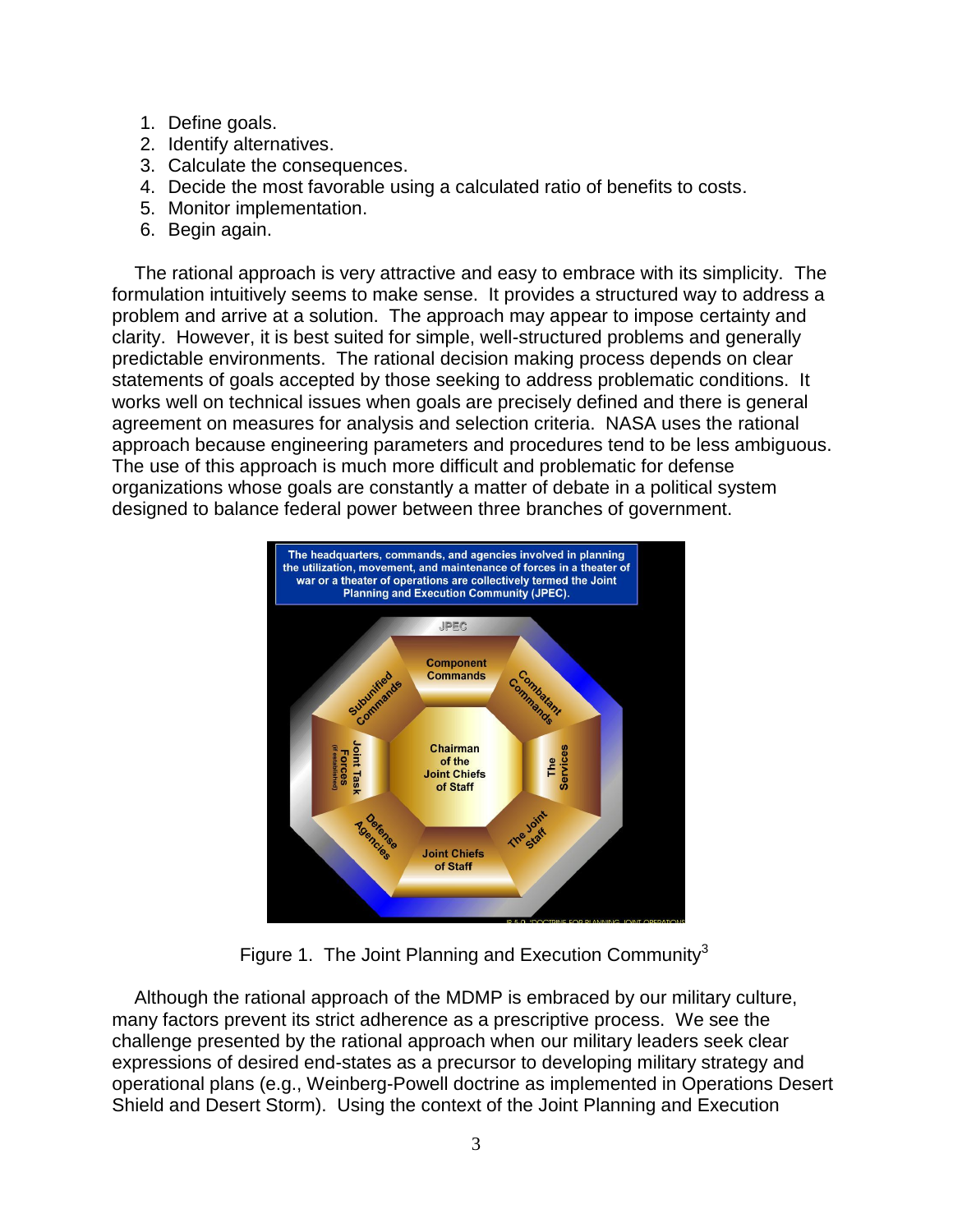Community shown in Figure 1, it is arguably difficult to have each sub-community agree on the common goals to be achieved. The nature of the problems and the complexity of the environment would generate an unmanageable number of possible alternatives to consider. The uncertainty and ambiguity of the environment would also undermine any confidence in determining consequences if a particular alternative were selected. Those consequences, either in the attainment of stated goals or commensurate benefits and costs, assume causality between selected courses of actions and subsequent results. While military leaders prefer clear expressions of end states and objectives, ambiguity is valuable in a political environment. The desire for clearly delineated goals and objectives are rarely to be found and even when they are stated publicly, they are often subject to change. Hence, the rational decision making approach is not sufficient to explain the real-world decisions made at the operational and strategic level.

*The Behavioral Model (Bounded Rationality):* The most important critique of the rational approach comes from the work of Nobel Laureate, Herbert Simon, who presented the concept of "bounded rationality."<sup>4</sup> This descriptive theory holds that:

1. Humans are ill-equipped intellectually to make cognitively rational decisions because they can only process a few bits of data at a time.

2. Comprehensive analysis is impossible due to limitations on the availability of information, time, and expertise.

3. Individuals cannot imagine every possible solution to a problem, and therefore not all possible alternatives are considered or analyzed.

The practical application of the rational MDMP has decision makers simplifying the problem set and restricting themselves to a few major alternatives. This happens in the face of time constraints and the limitations of people. In practice, decision makers identify a limited number of decision-making criteria and subsequently examine a limited range of alternatives that have worked before or are easy to develop. The selection of alternatives tends to stop at the first alternative that sufficiently addresses the problem at hand. Given the lack of perfect information to make the decision and the impossibility of optimization in the problem setting, Simon argued that decision makers "*satisfice*." That is to say that people do not optimize decisions, but actually seek to find a solution that is simply sufficient and satisfactory—one that is "good enough" to meet minimum established criteria. The conclusion of Operation Desert Shield in 1991 short of an invasion of Iraq and the overthrow of Saddam Hussein's regime could be viewed as a satisficed decision that was good enough at the time. A contemporary example during the Global War on Terrorism was the shift of military effort in Afghanistan to support Operation Iraqi Freedom. A case could be made that the objectives to eradicate Taliban camps and deny safe havens were sufficiently achieved in Afghanistan and thus provided the opportunity to conduct regime change in Iraq.

This approach often has an implicit choice variant where, although multiple alternatives are presented, there is a clear favorite that will likely be selected with decision criteria skewed to support the choice. Military planners and operators who have been involved with MDMP can recount the development of the obligatory three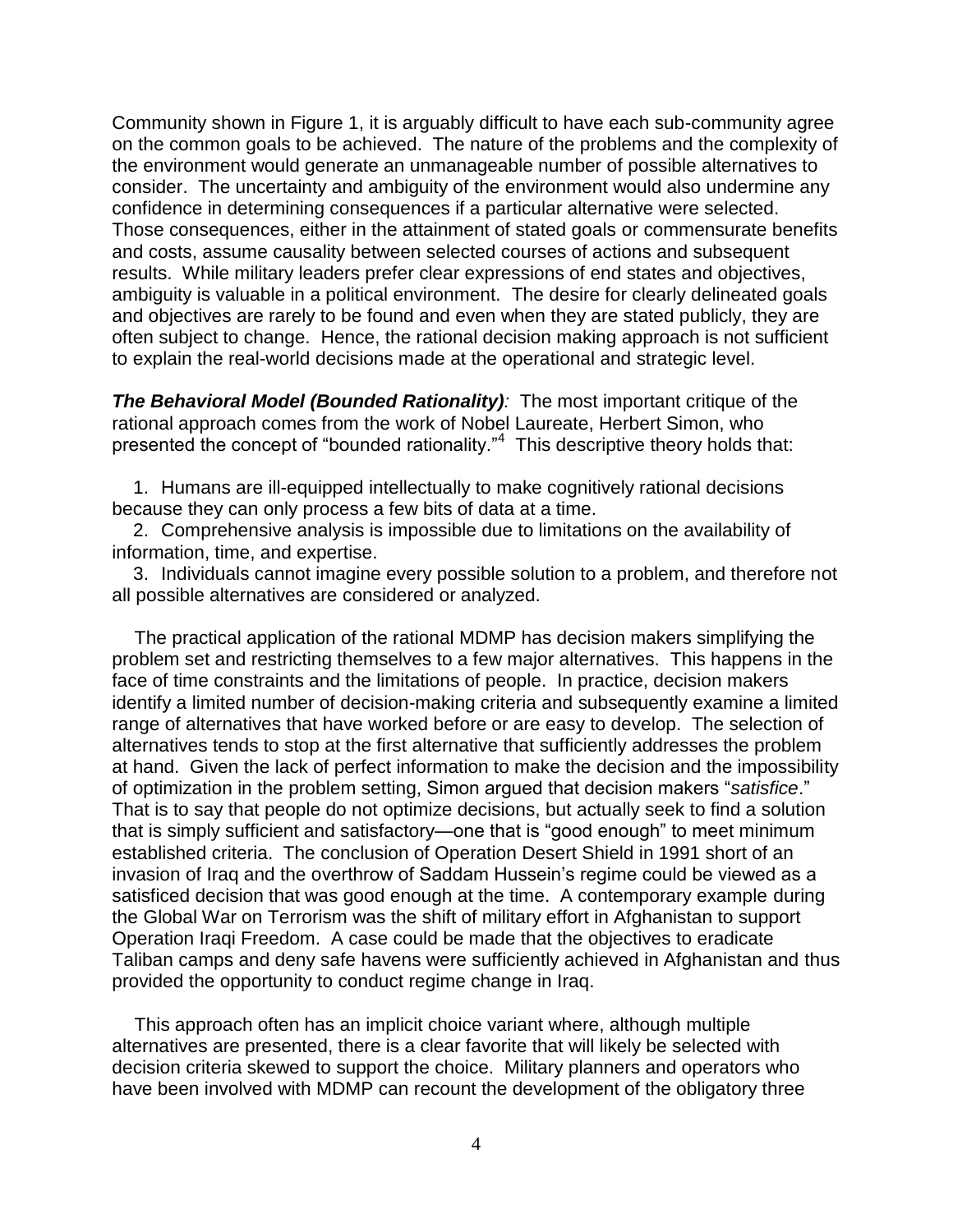courses of action and the "objective weighting" that resulted in selection of the staff favorite course of action (and the one that the commander would approve).

**Bargaining Model:** Bargaining reflects a decision making process both between individuals within an organization and between organizations through their representatives. This perspective requires an understanding of the principles of negotiation. Senior leaders may choose this approach in which the essence of decision making of groups involves tradeoffs between constituents that may have competing interests and agendas. In seeking to identify common interests and mutual benefit for the involved parties, some concessions may be made, but the resulting decision should produce a condition that is acceptable to either side. Here the anchoring and adjustment bias inhibits substantial movement from the status quo so it is unlikely to have drastic change in policy or strategy embraced by the group.

The bargaining approach is common in government, but does have a number of advantages and weaknesses.<sup>5</sup> It may be effective for addressing and presenting issues while serving as the catalyst for getting multiple perspectives before the decision making body. However, this approach may not result in the best alternative for a given situation since political consensus sometimes results in the lowest common denominator—achieving a decision that all will accept. Consequently, it may lead to an equitable distribution of power and benefit that may be inherently less effective than a contested decision.

Kettl and Fesler provide us with an example as they deconstruct the U.S. decisions during the Cuban Missile Crisis.<sup>6</sup> Based on Graham Allison's classic study, The *Essence of Decision*, the example demonstrates the bargaining among the key Kennedy Administration advisers ranging from the senior military officials, Secretary of Defense, Secretary of State, Director, Central Intelligence Agency and others under the leadership of the Attorney General, Robert Kennedy.<sup>7</sup> The Cuban Missile Crisis was a high-stakes and time-sensitive event with potentially catastrophic consequences for failure. The key players within the Kennedy administration had distinctly opposing views on the goals to be achieved and what should be done (e.g., General LeMay's insistence on confronting the Soviet Union with direct military strikes) in an environment of uncertainty, complexity, and ambiguity. The final U.S. actions were derived from reaching consensus through several iterations of discussions with the advisers.

Bargaining is a process that gives each participant a voice in the proceedings. While it may not be the case where a simple majority wins, it can be fraught with contention and can be time-consuming in the attempt to resolve points of disagreement. In this form of decision making, the needs of the most powerful parties are more likely to be met, but the larger interests of the aggregate may not be addressed. Limiting the number of people involved in making decisions presents its own paradoxes. Smaller numbers of participants may be able to reach decisions more quickly by excluding less powerful members, but may not have the requisite diversity of thought and experience to formulate better decisions. The potential for better decisions increases when the participant pool is larger even though achieving agreement may be more difficult.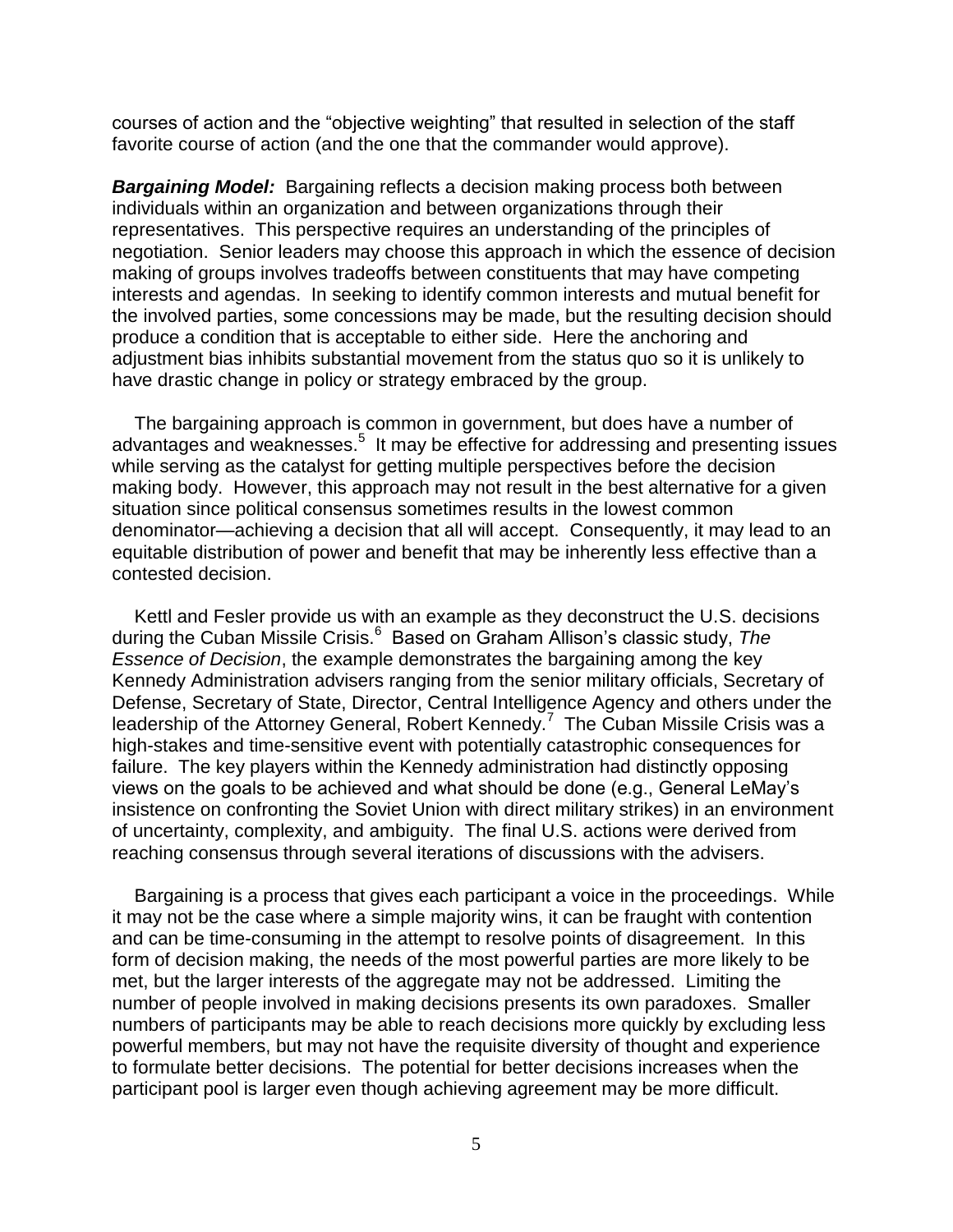**Participative Decision Making Model:** The participative decision making perspective is an expansion of the bargaining approach and provides a choice to include all those directly affected by the decision. As a prescriptive model, it is the most democratic form of decision making where there is an opportunity to provide input and influence. However, there is an important distinction between "consultation" and "shared decision making power."<sup>8</sup> Providing the opportunity to voice an opinion is not the same as giving power to make the decision. We commonly see this approach as one that calls for "consultation and stakeholder analysis" and that places emphasis on meeting with "constituents and clientele" to discern the key issues for consideration before decisions are reached. While these efforts may be largely symbolic, such stakeholder groups can wield significant power and present obstacles if not appropriately included in the decision process. These groups may have their own agenda and interests to protect, hence raising concerns about the degree to which they truly represent the goodwill of the greater community. To address this concern, advisory groups are often sought to represent all views of the community in a grass roots fashion.<sup>9</sup> Participative decision making takes place in the United Nations, NATO, and other world bodies.

An example of participative decision making, the 2005 Base Realignment and Closure (BRAC) process had obvious implications for the members of the Joint Planning and Execution Community. Decisions made by the Services responsible to provide the Title 10 functions of training and sustaining fielded forces have a significant impact on the Combatant Commands (CoComs) that have the mission to execute the national military strategy, joint plans, and operations. The BRAC decisions recommended by the Army in such areas as realignment of operational forces of the Active Army at installations DOD-wide, return of overseas units back to the continental U.S., and consolidation of headquarters and other activities in Joint or multifunctional installations have obvious implications for war-fighting commands.<sup>10</sup> To gain input from the military departments on areas of common interest, Joint Cross Service Groups were formed and provided input to the Army infrastructure analysis for the BRAC deliberations. Once the DOD BRAC report was submitted to the executive branch, members of the Presidential BRAC commission visited installations recommended for closure to hear from those impacted by such decisions.

Participative decision making is potentially slow and expensive. While it is an effective means to collect information, the amount and unorganized nature of the information is a problem in its own right that has to be addressed. The quality of the decision in this approach often depends on the expertise, and commitment of the participants. There are a number of important factors that influence the quality of participative decision making. The participants should strive to subordinate self-interest in pursuit of common goals. There should be an appropriate level of representation from the stakeholders and those groups should have enough power to influence the outcome.<sup>11</sup>

*Incremental Model*: Charles Lindblom also rejected the rational-comprehensive model and presented an alternative "incremental" approach to describe decision making in the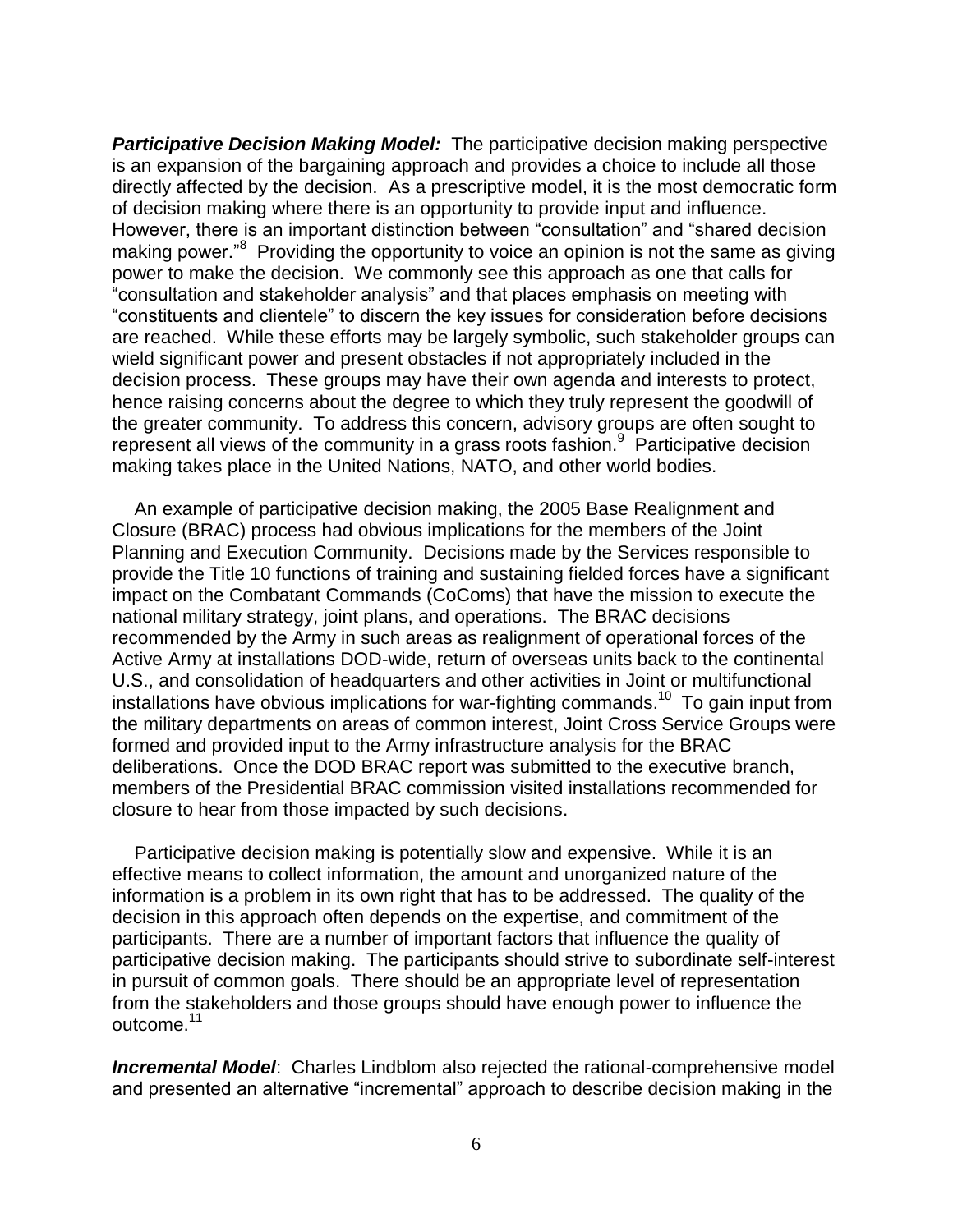public policy arena. In his now famous paper, "The Science of Muddling Through," Lindblom saw that most policy decisions made involve small analytical increments in response to events and circumstances where decision-makers' analysis focuses on familiar, better-known experiences.<sup>12</sup> This approach significantly reduces the number of decision factors and alternatives available. "Disjointed" incrementalism, argued Lindblom, is really how problems are solved over time, in piecemeal, rather than comprehensive fashion. Relatively small or incremental policy changes tend to be the norm because of the need for consensus among the interested parties such that negotiation efforts are directed to what can be achieved. Unfortunately, the attainment of short-term solutions may be at the expense of more important and far-reaching goals. Incrementalism is not inherently undesirable since small changes from the resulting decisions are more readily subject to correction if they produce unfavorable outcomes. The theory of incrementalism explains how the process of decision-making is slowed down and organizations avoid making big mistakes that could be costly—militarily, financially, and politically. The focus, however, on smaller problems and failure to confront the larger issues may result in "kicking the can down the road" to deal with later when the situation may be more complex and dangerous. Furthermore, the incremental model may slowly move the organization away from its espoused goals. If the organization is faced with an environment that has changed significantly, the incremental approach is unlikely to result in the necessary amount of change to guarantee organizational survival.<sup>13</sup>

The incremental model has the following characteristics:

- 1. Only a few options and means are considered;
- 2. Decisions are the product of negotiated settlements;
- 3. Changes are made gradually over time;
- 4. Decisions tend to be made reactively;
- 5. Political considerations are important in determining outcomes.

The incremental approach to decision making is reflective of the Planning, Programming, Budgeting, and Executing (PPBE) process used in the U.S. Department of Defense. The greatest predetermining factor for any year's budget is the prior year's budget. Anything more than incremental change is unlikely when it comes to the budgetary process. An item might be submitted and approved in the Program Objective Memorandum (POM) and incrementally added to by using the Supplemental Budget to gain more resources for it. Alternatively, a program might be incrementally developed in the POM over several years. Several of DoD weapons systems programs (e.g., Bradley Fighting Vehicle System, the Remotely Piloted Vehicle, and the Joint Strike Fighter) could be viewed using the incremental model. In the case of the Bradley Fighting Vehicle, the originally espoused goals were incrementally contradicted over time.<sup>14</sup>

Lindblom conceded shortcomings of the incremental approach. They included the fragmentation of decisions, use of arbitrary exclusions, and decision-makers overlooking better policies not suggested by the chain of successive policy steps. Yehezkel Dror offered other critiques of incrementalism: It may not suffice to meet real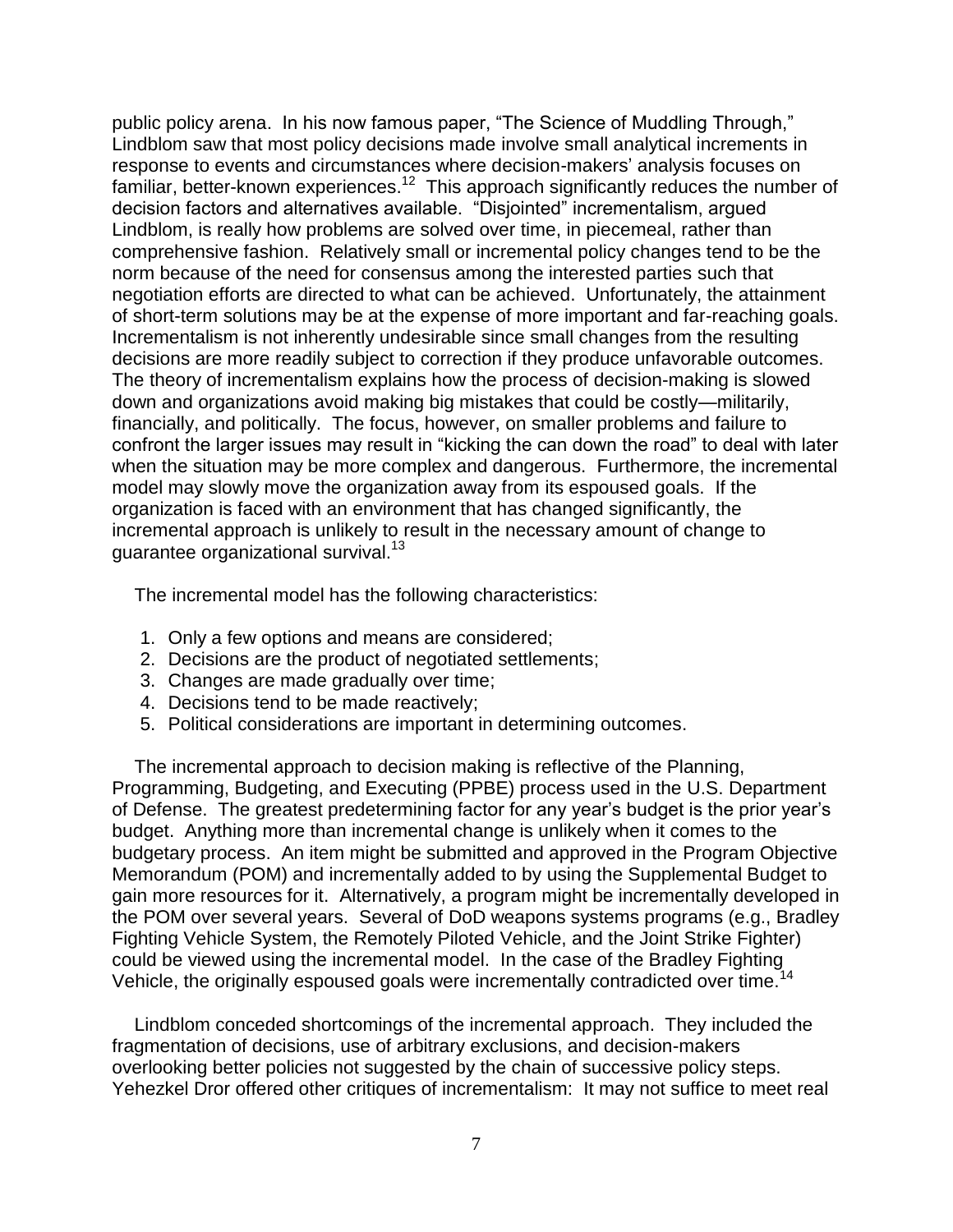growing demands; it may miss the mark entirely; it lacks responsiveness to large-scale needs; it makes acceptable the forces that tend toward inertia; it maintains the status quo, and, it lacks innovativeness.<sup>15</sup>

Experts analyzing policy change acknowledge that Lindblom's incrementalist approach is insufficient to explain all policy decisions. The description does not account for abrupt or atypical changes witnessed in the history of public policy decisions. Viewing policy change using just two dimensions—the mode and speed of change, one can easily see that Lindblom's approach only accounts for policy in limited conditions. (See Figure 2-Four conditions of policy change.) The *mode of change* categorizes policy shifts as either *fundamental (equivalent to radical or revolutionary)* or *incremental* while the *speed of change* describes it as either *gradual* or *rapid*. 16 Lindblom's model accounts for the *incremental and gradual* change (condition A and possibly B) but does not explain conditions of *fundamental* change (conditions C and D) which is the focus of the following discussion.

#### **Mode of Change**

| <b>Speed of Change</b> | Incremental | Fundamental |
|------------------------|-------------|-------------|
| Gradual                |             |             |
| Rapid                  |             |             |
|                        |             |             |

Figure 2. Four conditions of policy change

The speed of change may occur due to sudden, unexpected perturbations in the environment such as; changes in the way a problem is framed and perceived, or the attention a particular issue receives in the public's eye. Policy reactions to severe events may drive policy that precipitates fundamental, revolutionary change rather than the incremental, evolutionary change presented in Lindblom's approach. These fundamental changes may occur rapidly or may occur along a more gradual, programmed path. Regardless, fundamental change represents a radically different way of achieving a policy end and marks a drastic shift in the way things *are* done from the way they *were* done.

**Punctuated Equilibrium Theory:** In an effort to describe fundamental policy changes and revolutionary decisions, Baumgartner and Jones introduced Punctuated Equilibrium Theory.<sup>17</sup> Adapting the theory of biologists Eldredge and Gould, they applied the principles to public policy to explain the drastic, non-incremental changes that took place in the development and enactment of policy.<sup>18</sup> Baumgartner and Jones' longitudinal analysis of policymaking outcomes on a variety of issues led to three major conclusions. First, "policymaking both makes leaps and undergoes periods of near stasis as issues emerge and recede from the public agenda." Second, "this tendency toward punctuated equilibria is exacerbated by American political institutions." Finally, "policy images play a critical role in expanding issues beyond the control of the specialists and special interests that occupy what they termed 'policy monopolies'."<sup>19</sup>

Punctuated equilibrium theory (PET), appropriately applied to public policy and the public organizations and institutions that enact them, posits that two main factors drive decisions in a manner that punctuates stasis and subsequently cause significant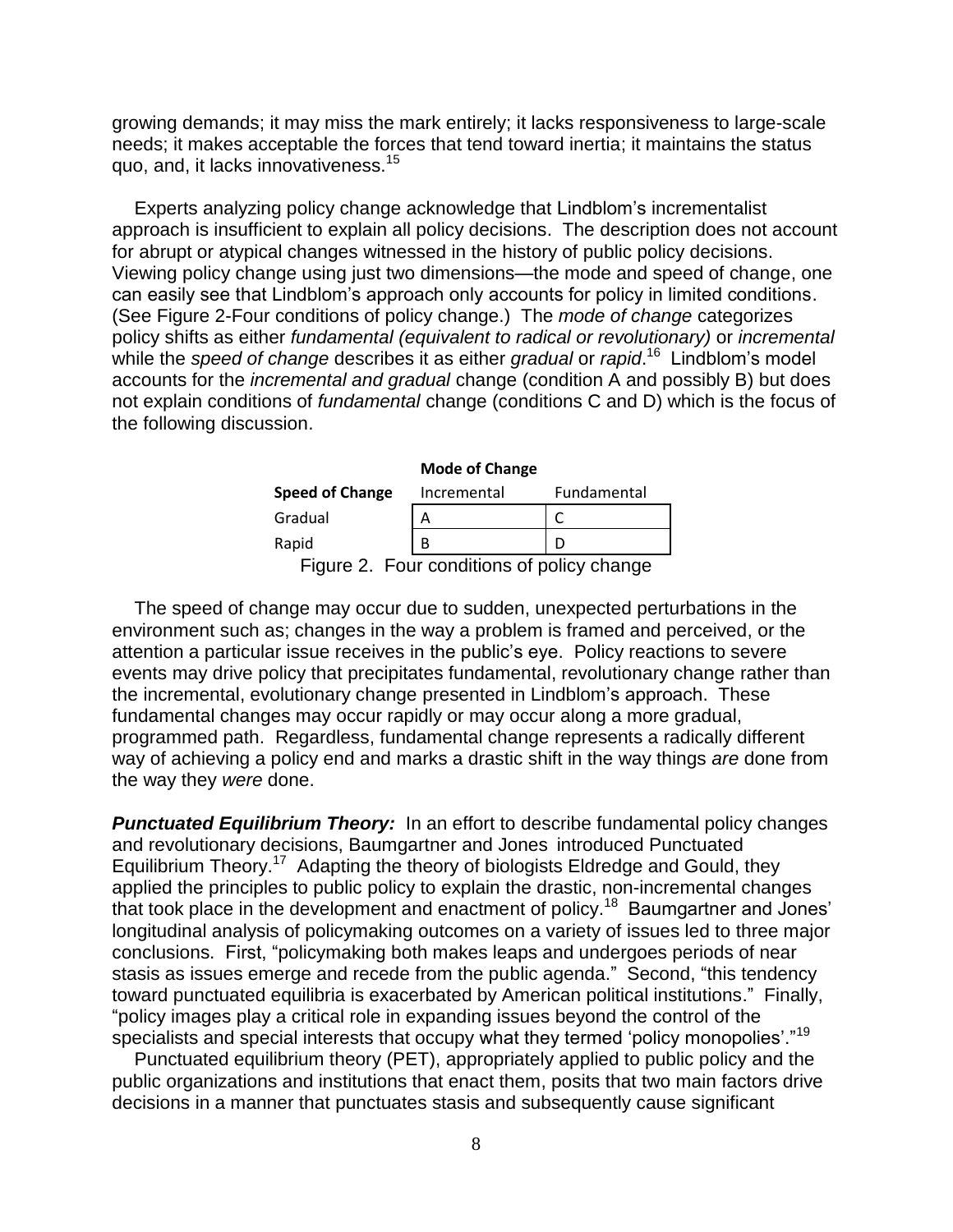changes in policy decisions. Further, these sustained changes occur in spite of substantial forces that tend to reinforce policy stasis (the status quo): culture, routine, bureaucracy, predictability, and bounded rationality. Baumgartner and Jones attributed the causes of drastic change to: 1) the shifting nature of how issues become defined or framed; and 2) key actors emerging who set the agenda and influence what is and is not to be decided. For example, various constituents may frame the issue in public debates to create urgency and the need for drastic policy changes. Key actors, predominantly political leaders in this case, become critical change agents in influencing, steering, or setting the agenda. They often define which issues become the most important ones considered and debated in the policy arena.

Punctuated Equilibrium Theory is useful in examining the process which begat the Goldwater-Nichols Act of 1986. In the 1980's, Secretary of Defense Caspar Weinberger and Congress pressed for the U.S. Armed Forces to operate as a joint force and to be more efficient in their use of national resources. The Armed Services, however, continued to emphasize independence and Service senior leaders predominated in deciding force capabilities and their employment to secure national interests. Each Service Chief, often in contention with Combatant Commanders, played the larger role with Title 10 authorities to man, organize, train, and equip forces of the respective Services. Each Service secretary, rather than the Defense Secretary, exercised the preponderance of civilian control over their military departments. Beginning with then-Chairman of the Joint Chiefs of Staff General David Jones, the debate for change began. Despite the support of the Army Chief of Staff General Edward C. Meyer and Congressman Ike Skelton, a future Chairman of the House Armed Services Committee, there was insufficient power to change the status quo.

Staunchest defenders of the status quo were Senators John Tower and John Warner, the other Service chiefs, and the Secretary of the Navy, John Lehman. Senator Tower played a particularly critical role as the Chairman of the Senate Armed Services Committee. Secretary of Defense Casper Weinberger and President Ronald Reagan provided additional support to preserve the status quo and resist change efforts. With the tragic loss of U.S. Marines with the Beirut bombing in 1983 followed closely by the coordination fiasco in executing Operation Urgent Fury in Grenada, public attention to the problem increased dramatically.<sup>20</sup> These two events pointed to more severe issues than inefficient expenditure of government resources.

When Senator Tower retired in January 1985 and Senator Barry Goldwater became the Chairman of the Senate Armed Services Committee, conditions shifted sufficiently to "punctuate" the equilibrium. The two conditions, how the issue was defined and changes in key actors, presented the opportunity for the Goldwater-Nichols Act to be placed on the agenda with sufficient policy leadership to support its passage.<sup>21</sup> In essence, key stakeholders in Congress made it a priority issue and in turn redefined the issue as one of the protection of U.S. service members' lives over desires for Service autonomy. Finally, after years of deliberation, the landmark bill was signed into law on 1 October 1986. With congressional legislation, fundamental change was the *new* status quo.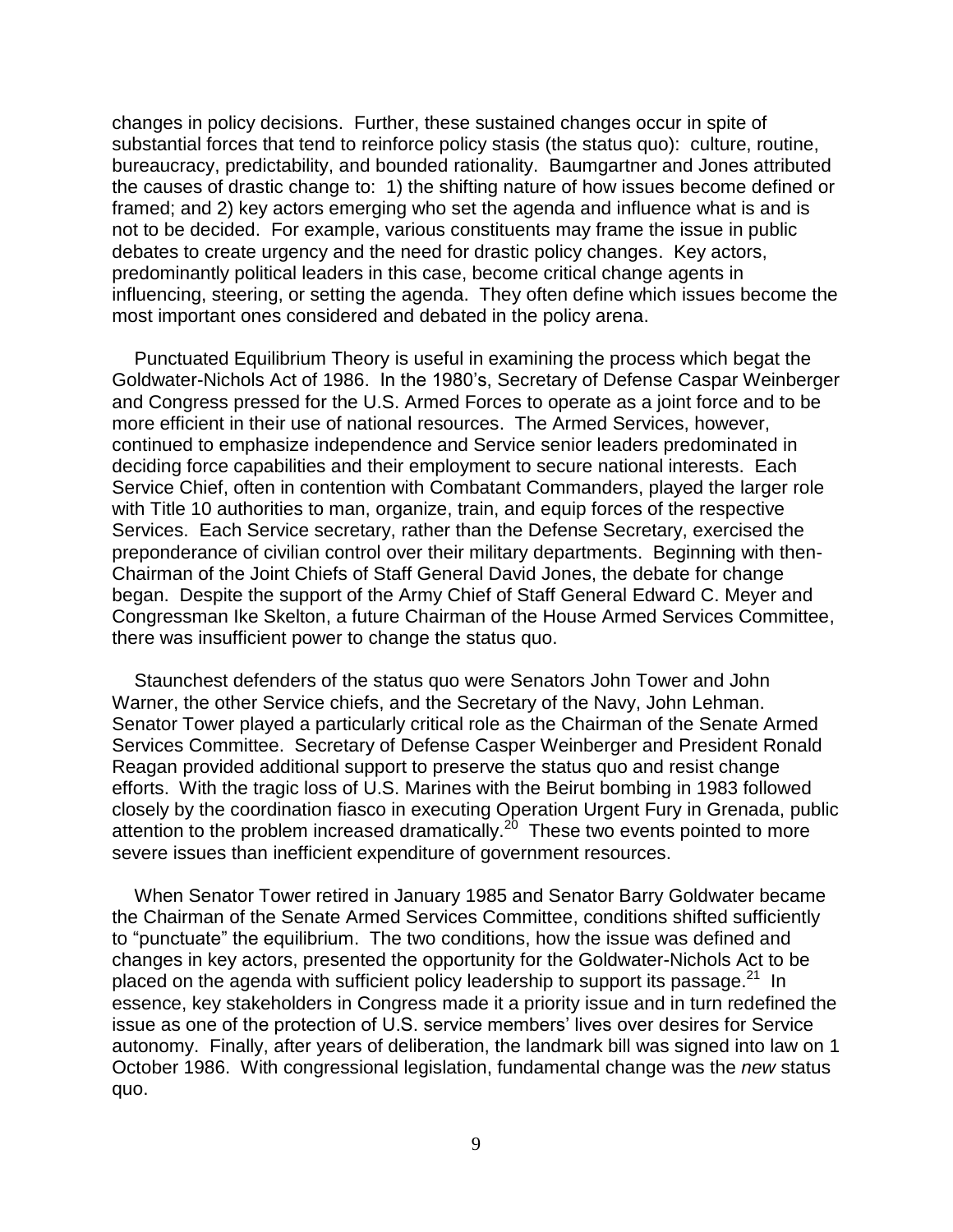*Polis Model***:** Deborah Stone is another scholar critical of the rational and the incremental models. She offered an alternate perspective of public policy making—the Polis model of a political community.<sup>22</sup> Stone presented opposing viewpoints of the *market* (a rational model for political decision-making) and the *polis* (how political decisions really happen). She argued the polis perspective is more descriptive of the way decisions are really made by comparing the theoretical political environments of the market and the polis and considering the goals of the respective communities. How problems are defined in the market versus the polis is a function of symbolism, causes, and interests that influence how problems are addressed. Decisions are made and solutions (policy-strategies) are formed with inducements, rules, rights, and powers as the driving forces. In sum, the polis model assumes inconsistencies in life where the political community is able to deal with less-than-comprehensive information and lessthan-reliable information. Stone's model uses the following imperatives: $^{23}$ 

- 1. State goals ambiguously and keep some secret.
- 2. Shift and redefine goals as the political situation dictates.
- 3. Keep undesirable alternatives off the agenda by not mentioning them.
- 4. Make your preferred alternative appear to be the only feasible one.
- 5. Focus on one part of the causal chain and ignore politically difficult ones.
- 6. Use rhetorical devices to blend alternatives to prevent strong opposition.
- 7. Selectively project consequences that make your decision look the best.
- 8. Choose the action that hurts powerful constituents the least, but portray your decision as creating the maximum social good.

The Polis Model can be applied to the decision making process of President Lyndon Johnson for the Vietnam War. As H.R. McMaster recounts in his book, *Dereliction of Duty*, Johnson's goals for the conflict were not clearly stated nor shared with the U.S. Congress.<sup>24</sup> With support of Secretary of Defense McNamara, the president co-opted the Joints Chiefs of Staff to gain their silence as he pushed for his Great Society agenda at the expense of recommended force levels for operations in Vietnam.

*Garbage Can Model:* March, Cohen, and Olsen developed the notion that decisions are made based on chance, unsystematic interactions of actors and opportunities, and the current availability of resources. $25$  This model, based on the theory of organizational anarchy, posits the notion that organizations: have inconsistent and ill-defined preferences, and operate on a basis of trial and error; include stakeholders who only partially understand the organization's processes; and have decision-makers who often act whimsically and impulsively. Within this framework, March and his colleagues theorized that organizations produce many solutions for which there are no immediate problems. These decision are kept handy or are "dumped in a holding can—the garbage can" for future use. Stakeholders in the policy arena keep "solutions" handy under the assumption that problems requiring solutions will arise in the future and a search through the "garbage" will yield a match with one of the pre-conceived solutions. In this sense, the garbage can is really an "opportunity" can. The mix of opportunities lying in waiting are based on the organization's current and past environmental realities. The garbage can's relevance depends on how quickly the can is filled and how quickly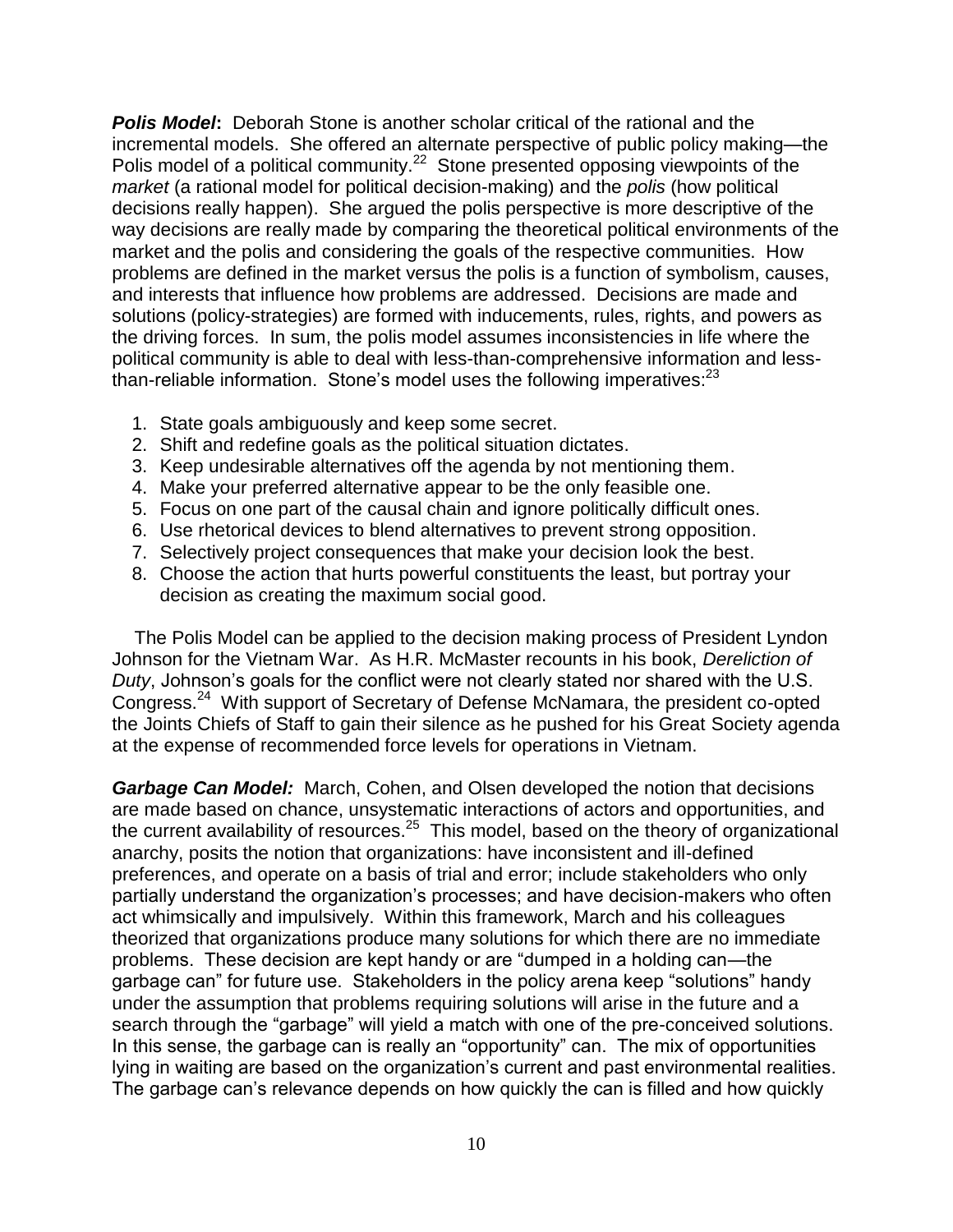the garbage can is discarded. While the garbage can presents opportunities for addressing the important problems, it has the threat of unsystematic rationality.

Vice Admiral Joseph Metcalf used the garbage can model as a way of explaining decision making with respect to the 1983 Grenada Rescue Operation.<sup>26</sup> VADM Metcalf, the commander of the joint U.S. forces, CJTF 120, for Operation Urgent Fury, reflecting on how decisions were made, said, "It is clear that many decisions just 'happened'. $27$ While the goals of the invasion were clearly established and communicated, the command and staff structure was not. The command, cobbled together with available forces from all services, represented an existing solution used to solve an emergent problem. Decision-makers modified the existing CJTF 120 organization, which existed on paper only, by re-directing personnel—probably the most notable case being the reassignment of the Army liaison officer, Major General Norman Schwarzkopf, and naming him deputy commander.

While the operation was a success, several problems with intelligence, communications, and coordination (resulting in fratricide) among the joint forces became painfully evident and led to congressional investigations. The review of Operation Urgent Fury contributed to the enactment of the Goldwater-Nichols Department of Defense Reorganization Act of 1986 (GNA). GNA established authorities for the Chairman of the Joint Chiefs of Staff, revised military command structures, and instituted requirements for joint training. In sum, the non-rationality of the decision making process led to legislation to provide more structure and control.

While many scholars accept the Garbage Can Model as a viable description of decision-making, others find it inadequate as a theoretical framework to explain why some policy decisions occur and others do not. The model does not lend itself to predicting outcomes in the decision making process. Using the Garbage Can Model as a starting point, John Kingdon developed an adaptation called the Multiple or Three-Streams approach to account for how decisions happen at the national policy level. He posited that three streams run in parallel to each other in the policy arena. The first stream he called the *problem* stream. The problem stream represents all of the issues or problems that exist in the public's eye that warrant solutions. The second stream, the *policy* stream, represents all of the actors (agencies, organizations, and interest groups) interested in solving these problems and the policy solutions they offer. The final stream is the *political* stream. This stream embodies the group of politicians that represent the key decision makers or influencers who are capable of driving the policy to a decision.

When the three streams—problem, policy, and political—cross, there is the unique window of opportunity to effect major policy decisions. These policy windows exist when: problems of severity and importance emerge (often presented as crises); *preferable* solutions to the problems surface; and agents in the political stream occupy positions of power can set the agenda and influence choices. Until that nexus is realized, some problems remain unresolved. Kingdon's approach, like others, focuses on the agenda-setting phase of policymaking but also explains how decision makers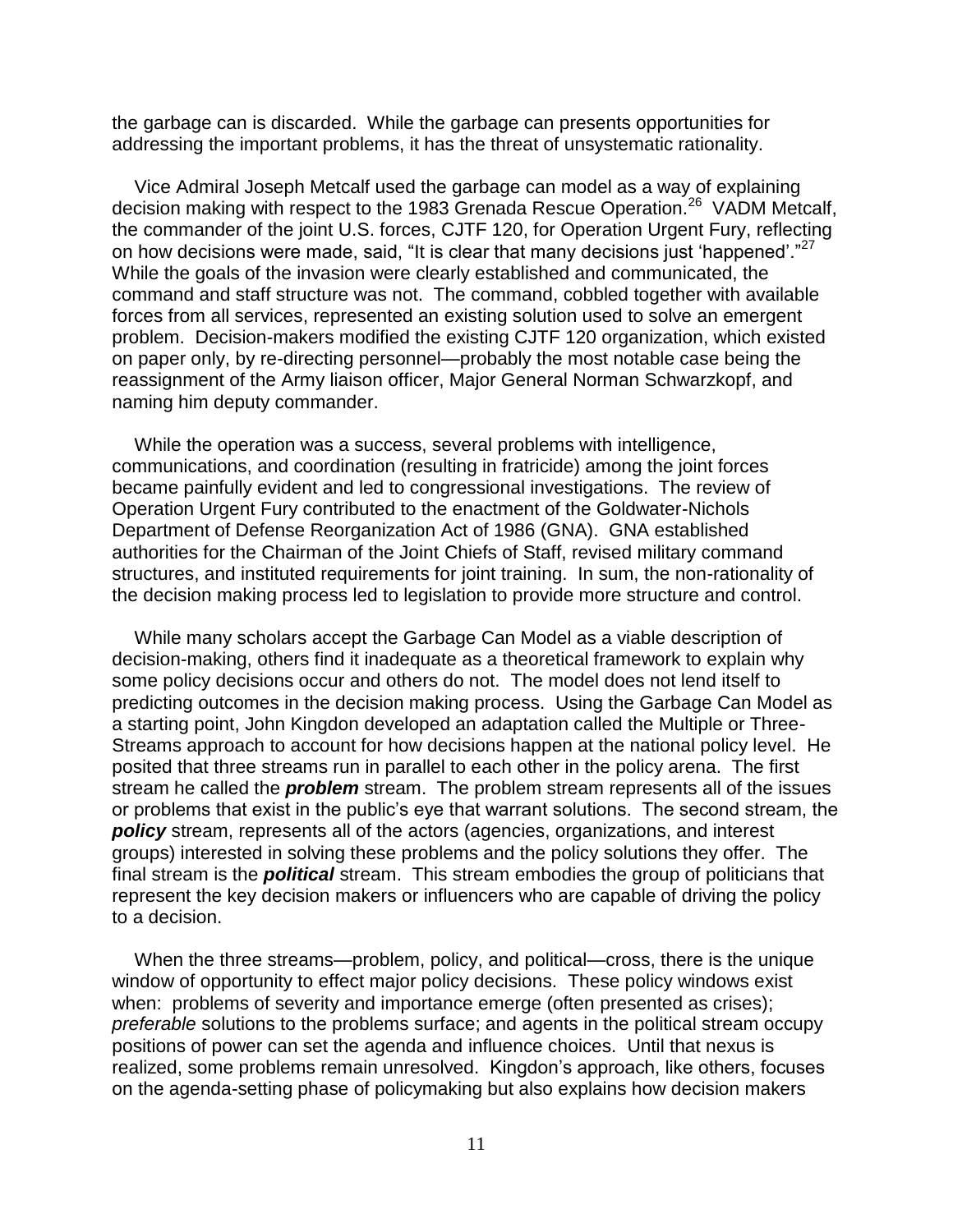consider and choose policy alternatives. His framework is particularly well suited to account for policy development. It uses a systems approach—where inputs become outputs through a transformative process and feedback loops provide for learning or self-correction. It considers and explains how decisions occur in ambiguous conditions. Finally, it considers time as a resource and provides a temporal context or explanation for why some decisions emerge and others do not.<sup>28</sup> Policy windows do not remain open forever. They are limited in time. To be decisive, politicians must recognize the opportunity to act and then rally public interest and requisite resources behind a specific policy solution. Otherwise, windows close and the status quo prevails.

Although Kettl used Punctuated Equilibrium Theory as a way to understand and explain the decision for creating the Department of Homeland Security, one might also use Kingdon's approach to explain the same event.<sup>29</sup> On 2 February 2001, CNN reported an official statement from the U.S. State Department:

U.S. officials believe they have established a plausible link between terrorist cells operating in Jordan and Montreal and Osama bin Laden's al-Qaeda network. Last week British police made a number of arrests, including that of Mustafa Labsi, an Algerian national associated with an Algerian militant group believed to have participated in a plot to attack the United States in December 1999.<sup>30</sup>

In the aftermath of terrorist attacks dating back to the 1993 bombing of the World Trade Center and with reports of terrorist threats to the homeland increasing in frequency, the problem of how to protect the U.S. from such attacks became clear. In the face of the findings of the 2001 U.S. Commission on National Security in the 21<sup>st</sup> Century (known as the Hart-Rudman Commission) Phase III Report and ensuing legislative proposals by Representative Mac Thornberry from Texas, no decisions were made to address the persistent threat of attack. Thornberry's bill, proposed in the spring of 2001 in response to the Hart-Rudman report, recommended combining the Federal Emergency Management Agency (FEMA), Customs, the Border Patrol, and other organizations to form an organization he named the National Homeland Security Agency. Despite Congressional hearings on the matter, no action was taken. However, within eleven days of the terrorist attacks on 11 September 2001, President Bush announced the creation of the Department of Homeland Security and issued Executive Order 13228 formally establishing the department on 8 October 2001.<sup>31</sup>

### **CONCLUSION**

Each decision paradigm presented in this paper provides a method to analyze (or simply understand) decision processes that our USAWC graduates may engage in as they move into higher levels of service. It is evident that each paradigm has its opportunities and challenges as well as its strengths and weaknesses in their ability to appropriately capture or describe the decision-making dynamics. Their advantages and disadvantages will manifest themselves in varying degrees and in different contexts.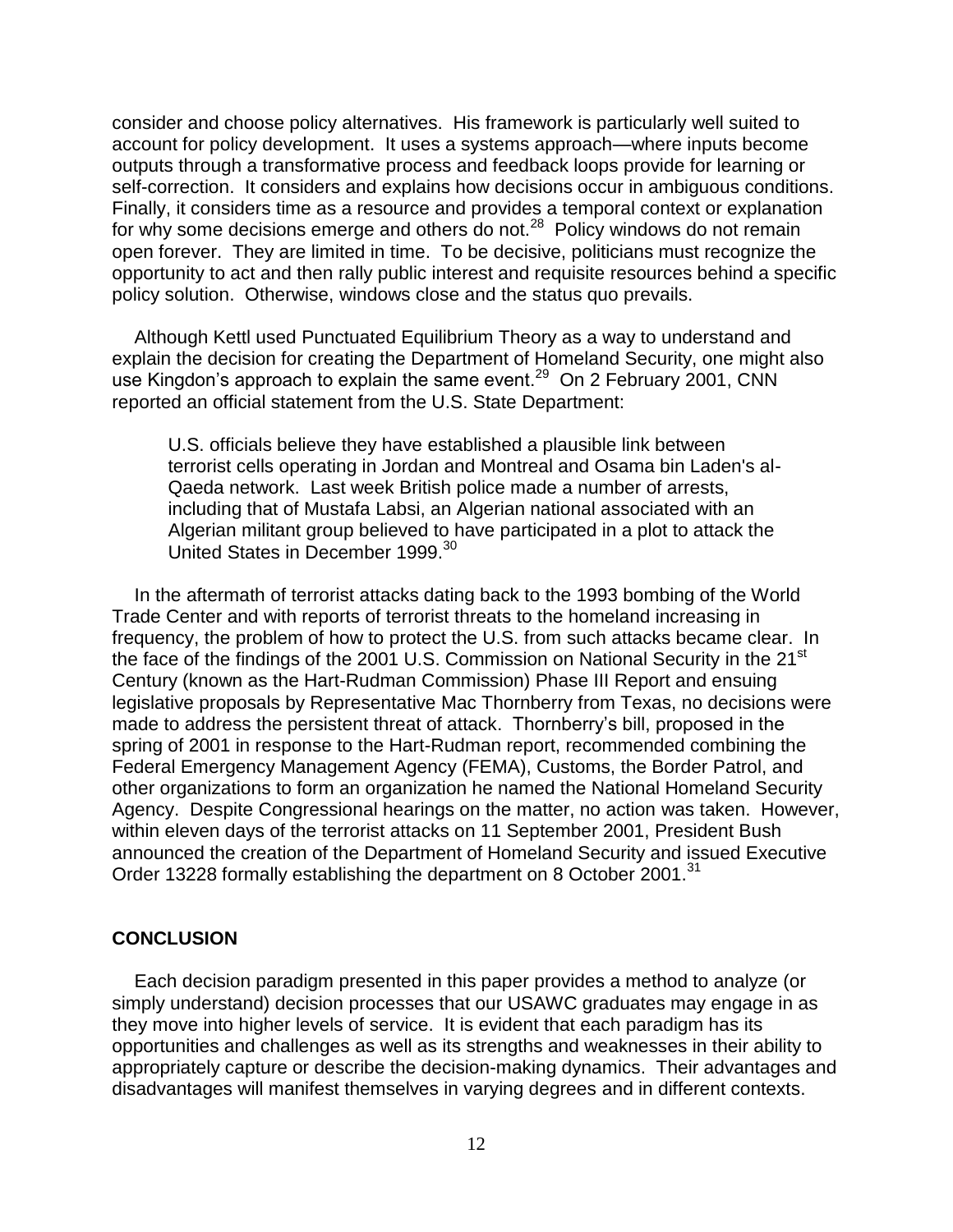While the prescriptive models offer choice to senior leaders of how to proceed to address problems and seek solutions, the descriptive models may be more informative to understand decisions as they unfold.

As they sit at decision-making tables, our graduates need to be able to recognize and analyze the processes used in strategy planning. They also need to know that while we aspire to be rational in our choices of action, we are limited in our cognitive ability to comprehensively develop and assess alternatives. Additionally, we have innate biases and use heuristics that effect how we process and use information. Since implementing decisions generally requires the involvement of others, it is necessary to include them in the process of identifying key issues and determining potential solutions.

The environment and context of the problem should influence the extent of inclusion and collaboration. In such cases, either the bargaining or participative decision making approach may be more appropriate to establish common interests and produce agreement as to what should be done and how. The Kettl and Fesler conclusion that no single approach offers a best solution to all the problems of making decisions captures the central theme to the USAWC perspective on decision making.<sup>32</sup> Having a variety of decision tools in our kitbags helps us identify the appropriate approach to individual problem sets.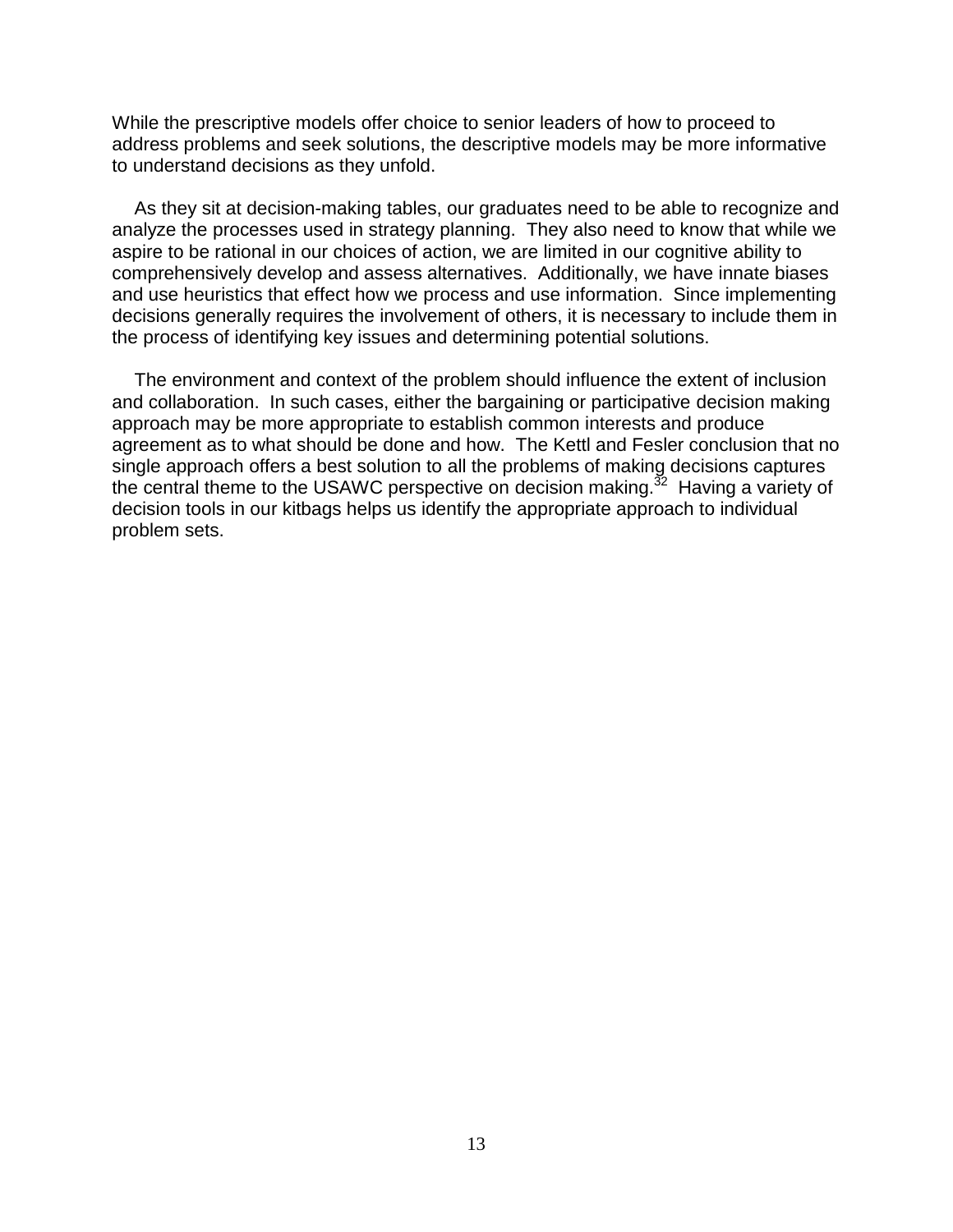### **ENDNOTES**

 $\overline{a}$ 

<sup>7</sup> Graham T. Allison, *Essence of Decision: Explaining the Cuban Missile Crisis (*Boston: Little, Brown, 1971).

 $^8$  Ibid., 242.

 $^9$  Ibid., 244.

<sup>10</sup> Craig College and William Tarantino, Leading Change within the Army BRAC 2005 Process. Paper presented at Defense Analysis Seminar (Seoul Korea, April 2006), 8.

Kettl and Fesler, p. 247.

<sup>12</sup> Charles Lindblom, "The Science of Muddling Through," *Public Administration Review (*Spring, 1957): 79-88.

<sup>13</sup> Heifetz.

<sup>14</sup> For an amusing treatment of the evolution of the Bradley Fighting Vehicle from an infantry troop transport to an imposing combat system see the HBO film, "The Pentagon Wars" 1998 directed by Richard Benjamin.

<sup>15</sup> Yehezkel Dror, "Muddling Through–"Science' or Inertia?" *Public Administration Review* (1964): 153- 177.

<sup>16</sup> Michael Howlett and M. Ramesh, *Studying Public Policy: Policy Cycles and Policy Subsystems*, 2nd edition (Ontario: Oxford University Press, 2003), 238.

<sup>17</sup> F.R. Baumgartner and B. D. Jones, *Agendas and Instability in American Politics* (Chicago: The University of Chicago Press, 1993).

<sup>18</sup> N. Eldredge and S. J. Gould, "Punctuated Equilibria: An Alternative to Phyletic Gradualism" in Schopf, T. M. (ed.), *Models in Palaeobiology (n.p.:* Freeman Cooper, 1972), 82-115.

<sup>19</sup> James L. True, Bryan D. Jones, and Frank R. Baumgartner, "Explaining Stability and Change in American Policymaking," in *Theories of the Policy Process* ed. by Paul Sabatier (n.p.: 1999), 98.

<sup>20</sup> Admiral Robert L.J. Long, et. al., Report of the DoD Commission on Beirut International Airport Terrorist Act (n.p.: 1983). [\[http://www.ibiblio.org/hyperwar/AMH/XX/MidEast/Lebanon-1982-1984/DOD-](http://www.ibiblio.org/hyperwar/AMH/XX/MidEast/Lebanon-1982-1984/DOD-Report/index.html)

[Report/index.html\]](http://www.ibiblio.org/hyperwar/AMH/XX/MidEast/Lebanon-1982-1984/DOD-Report/index.html) (accessed 5 July 2012) The report, widely praised for being tough and direct, made several observations that contributed to the catastrophic loss of U.S. Servicemen. The commission concluded that the Department of Defense was inadequately prepared to deal with terrorism, a lack of focused intelligence in support of the mission (particularly Human Intelligence (HUMINT)), inadequate handling of the identification and evacuation of casualties, and an ambiguous chain of command and rules of engagement. The report strongly suggests failures in command and coordination across the U.S. Armed Forces were the proximate cause of the incident. Consequently, the tremendous loss of lives in the U.S. Marine contingent assigned to the multi-national force--tasked to provide support to the Lebanese government in establishing its sovereignty over the Beirut area and to facilitate the withdrawal of foreign military forces in Lebanon—led to the catastrophic loss of life so painfully remembered on the anniversary of that fateful day.

 $^{21}$  Ibid., 17-19.

<sup>22</sup> Deborah Stone, *Policy Paradox: The Art of Political Decisionmaking (*New York: W.W. Norton & Co, Inc., 2002).

 $^{23}$  Ibid.

<sup>24</sup> H. R. McMaster, *Dereliction of Duty: Lyndon Johnson, Robert McNamara, the Joint Chiefs of Staff, and the Lies that Led to Vietnam (*New York: HarperCollins, 1998).

<sup>25</sup> Michael Cohen, James March and Johan Olsen, "The Garbage Can Model of Organizational Choice," *Administrative Science Quarterly* 17(1) (1972): 1-25.

 $^{26}$  Joseph Metcalf, "Decisionmaking and the Grenada Rescue Operation" in J. G. March and R. Weissinger-Baylon eds *Ambiguity and Command; Organizational Perspectives on Military Decisionmaking* (Marshfield, Massachusetts; Pitman Publishing, 1986), 277-297.

<sup>1</sup> Ronald Heifetz, *Leadership without Easy Answers (*Cambridge, MA: Belknap Press, 1994), 23-26.

<sup>&</sup>lt;sup>2</sup> Stephen J. Gerras (ed.), Strategic Leadership Primer (Carlisle, PA: U.S. Army War College, 2010), 2.

<sup>&</sup>lt;sup>3</sup> This figure is included in a slide presentation found at [http://www.dtic.mil/doctrine/jrm/plan4.ppt.](http://www.dtic.mil/doctrine/jrm/plan4.ppt) The concept of Joint Planning and Execution is detailed in "Chapter I Principles and Concepts" *Joint Publication 5-0 Joint Operation Planning*. (Washington, DC: Joint Chiefs of Staff, December 2006) Figure I-3 provides an illustration of the Joint Planning and Execution Community.

<sup>4</sup> Herbert A*.* Simon, *Models of Man* (New York: John Wiley and Sons, 1957).

<sup>5</sup> Ibid., 240-242

 $^6$  Kettl and Fesler, p. 238-240.